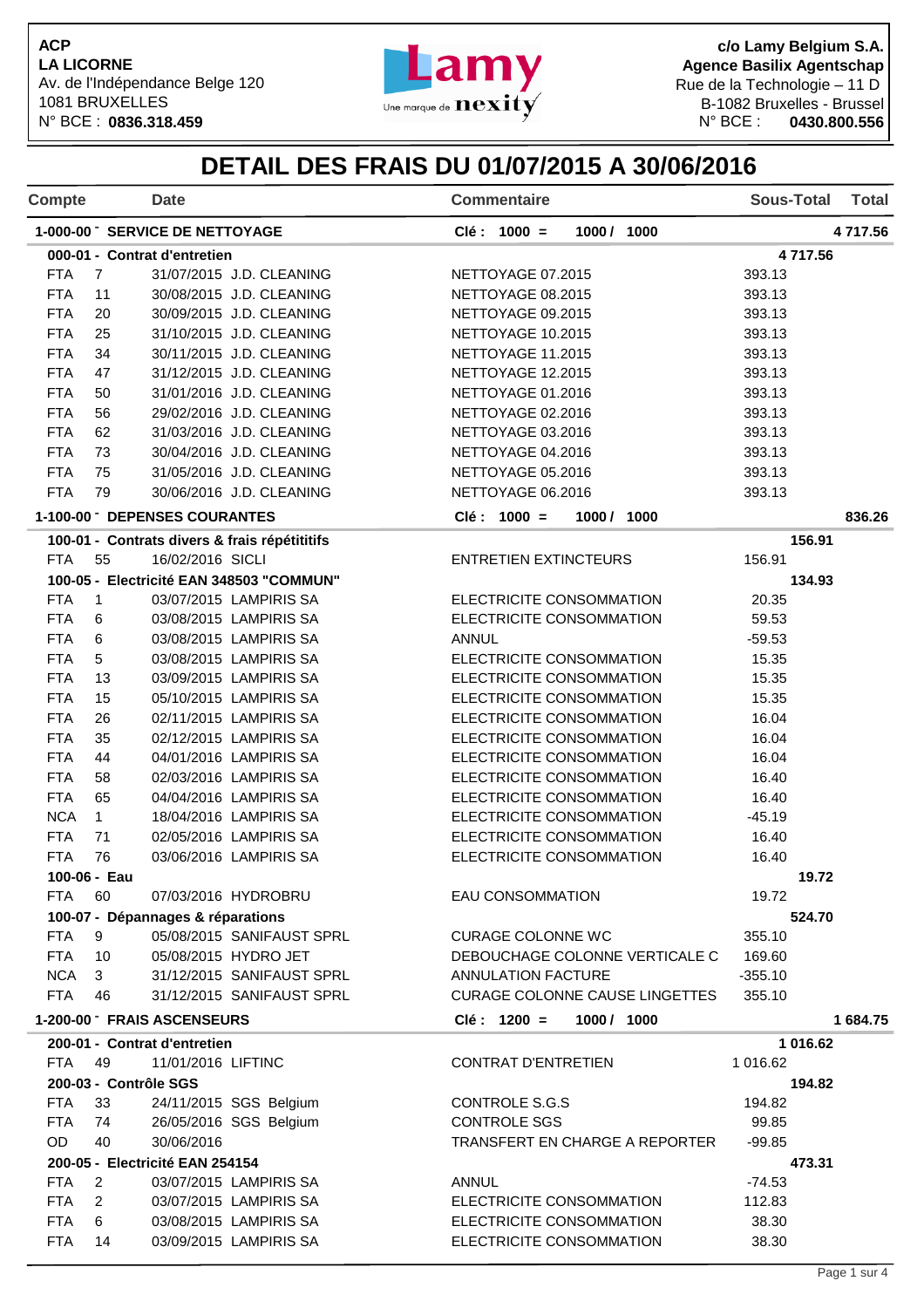# **DETAIL DES FRAIS DU 01/07/2015 A 30/06/2016**

| <b>Compte</b>            |                                 | <b>Date</b>                   |                                                    | <b>Commentaire</b>                                     | <b>Sous-Total</b> | <b>Total</b> |
|--------------------------|---------------------------------|-------------------------------|----------------------------------------------------|--------------------------------------------------------|-------------------|--------------|
| <b>FTA</b>               | 16                              |                               | 05/10/2015 LAMPIRIS SA                             | ELECTRICITE CONSOMMATION                               | 38.30             |              |
| <b>FTA</b>               | 27                              |                               | 02/11/2015 LAMPIRIS SA                             | ELECTRICITE CONSOMMATION                               | 38.30             |              |
| <b>FTA</b>               | 36                              |                               | 02/12/2015 LAMPIRIS SA                             | ELECTRICITE CONSOMMATION                               | 37.59             |              |
| <b>FTA</b>               | 42                              |                               | 04/01/2016 LAMPIRIS SA                             | ELECTRICITE CONSOMMATION                               | 37.59             |              |
| <b>FTA</b>               | 52                              |                               | 03/02/2016 LAMPIRIS SA                             | ELECTRICITE CONSOMMATION                               | 16.04             |              |
| <b>FTA</b>               | 53                              |                               | 03/02/2016 LAMPIRIS SA                             | ELECTRICITE CONSOMMATION                               | 37.59             |              |
| <b>FTA</b>               | 57                              |                               | 02/03/2016 LAMPIRIS SA                             | ELECTRICITE CONSOMMATION                               | 38.79             |              |
| <b>FTA</b>               | 63                              |                               | 04/04/2016 LAMPIRIS SA                             | ELECTRICITE CONSOMMATION                               | 38.79             |              |
| <b>NCA</b>               | $\overline{2}$                  |                               | 18/04/2016 LAMPIRIS SA                             | ELECTRICITE CONSOMMATION                               | $-1.15$           |              |
| <b>FTA</b>               | 70                              |                               | 02/05/2016 LAMPIRIS SA                             | ELECTRICITE CONSOMMATION                               | 38.29             |              |
| <b>FTA</b>               | 77                              |                               | 03/06/2016 LAMPIRIS SA                             | ELECTRICITE CONSOMMATION                               | 38.28             |              |
|                          |                                 | 1-300-00 FRAIS DE GESTION     |                                                    | $Clé: 1000 =$<br>1000 / 1000                           |                   | 8 0 29.98    |
|                          |                                 | 300-01 - Honoraires syndic    |                                                    |                                                        | 7 317.30          |              |
| <b>FTA</b>               | $\mathbf{3}$                    |                               | 03/07/2015 LAMY BELGIUM                            | HONORAIRES SYNDIC 07.2015                              | 606.38            |              |
| <b>FTA</b>               | 8                               |                               | 12/08/2015 LAMY BELGIUM                            | HONORAIRES SYNDIC 08.2015                              | 606.38            |              |
| <b>FTA</b>               | 12                              |                               | 02/09/2015 LAMY BELGIUM                            | HONORAIRES SYNDIC 09.2015                              | 606.38            |              |
| <b>FTA</b>               | 21                              |                               | 07/10/2015 LAMY BELGIUM                            | HONORAIRES SYNDIC 10.2015                              | 606.38            |              |
| <b>FTA</b>               | 28                              |                               | 03/11/2015 LAMY BELGIUM                            | HONORAIRES SYNDIC 11.2015                              | 606.38            |              |
| <b>FTA</b>               | 30                              |                               | 01/12/2015 LAMY BELGIUM                            | HONORAIRES SYNDIC 12.2015                              | 606.38            |              |
| <b>FTA</b>               | 43                              |                               | 05/01/2016 LAMY BELGIUM                            | HONORAIRES SYNDIC 01.2016                              | 1 2 2 6 . 5 9     |              |
| <b>FTA</b>               | 43                              |                               | 05/01/2016 LAMY BELGIUM                            | <b>ANNUL</b>                                           | $-613.42$         |              |
| <b>FTA</b>               | 54                              |                               | 04/02/2016 LAMY BELGIUM                            | HONORAIRES SYNDIC 02.2016                              | 613.17            |              |
| <b>FTA</b>               | 59                              |                               | 03/03/2016 LAMY BELGIUM                            | HONORAIRES SYNDIC 03.2016                              | 613.17            |              |
| <b>FTA</b><br><b>FTA</b> | 64<br>72                        |                               | 07/04/2016 LAMY BELGIUM                            | HONORAIRES SYNDIC 04.2016                              | 613.17            |              |
| <b>FTA</b>               | 78                              |                               | 02/05/2016 LAMY BELGIUM<br>03/06/2016 LAMY BELGIUM | HONORAIRES SYNDIC 05.2016<br>HONORAIRES SYNDIC 06.2016 | 613.17<br>613.17  |              |
|                          |                                 | 300-02 - Frais administratifs |                                                    |                                                        | 712.68            |              |
| <b>FTA</b>               | 3                               |                               | 03/07/2015 LAMY BELGIUM                            | <b>FRAIS ADMINISTRATIFS</b>                            | 59.06             |              |
| <b>FTA</b>               | 8                               |                               | 12/08/2015 LAMY BELGIUM                            | <b>FRAIS ADMINISTRATIFS</b>                            | 59.06             |              |
| <b>FTA</b>               | 12                              |                               | 02/09/2015 LAMY BELGIUM                            | <b>FRAIS ADMINISTRATIFS</b>                            | 59.06             |              |
| <b>FTA</b>               | 21                              |                               | 07/10/2015 LAMY BELGIUM                            | <b>FRAIS ADMINISTRATIFS</b>                            | 59.06             |              |
| <b>FTA</b>               | 28                              |                               | 03/11/2015 LAMY BELGIUM                            | <b>FRAIS ADMINISTRATIFS</b>                            | 59.06             |              |
| <b>FTA</b>               | 30                              |                               | 01/12/2015 LAMY BELGIUM                            | <b>FRAIS ADMINISTRATIFS</b>                            | 59.06             |              |
| <b>FTA</b>               | 43                              |                               | 05/01/2016 LAMY BELGIUM                            | <b>ANNUL</b>                                           | 0.00              |              |
| <b>FTA</b>               | 43                              |                               | 05/01/2016 LAMY BELGIUM                            | <b>FRAIS ADMINISTRATIFS</b>                            | 59.72             |              |
| <b>FTA</b>               | 54                              |                               | 04/02/2016 LAMY BELGIUM                            | <b>FRAIS ADMINISTRATIFS</b>                            | 59.72             |              |
| <b>FTA</b>               | 59                              |                               | 03/03/2016 LAMY BELGIUM                            | <b>FRAIS ADMINISTRATIFS</b>                            | 59.72             |              |
| <b>FTA</b>               | 64                              |                               | 07/04/2016 LAMY BELGIUM                            | <b>FRAIS ADMINISTRATIFS</b>                            | 59.72             |              |
| <b>FTA</b>               | 72                              |                               | 02/05/2016 LAMY BELGIUM                            | <b>FRAIS ADMINISTRATIFS</b>                            | 59.72             |              |
| <b>FTA</b>               | 78                              |                               | 03/06/2016 LAMY BELGIUM                            | <b>FRAIS ADMINISTRATIFS</b>                            | 59.72             |              |
|                          | 1-600-00 <sup>-</sup> CHAUFFAGE |                               |                                                    | $Clé: 4906 = 8817.92 / 8817.92$                        |                   | 8 817.92     |
|                          |                                 | 600-01 - Contrat d'entretien  |                                                    |                                                        | 627.59            |              |
| <b>FTA 18</b>            |                                 | 28/09/2015 A. THERM           |                                                    | <b>ENTRETIEN CHAUDIERE</b>                             | 627.59            |              |
|                          |                                 |                               | 600-03 - Relevés & location compteurs              |                                                        | 645.66            |              |
| <b>FTA</b>               | 82                              |                               | 30/06/2016 CALORIBEL                               | annul                                                  | $-687.38$         |              |
| <b>FTA</b>               | 82                              |                               | 30/06/2016 CALORIBEL                               | RELEVE COMPTEURS                                       | 687.38            |              |
| <b>FTA</b>               | 83                              |                               | 30/06/2016 CALORIBEL                               | RELEVE COMPTEURS                                       | 645.66            |              |
|                          |                                 | 600-04 - Consommation mazout  |                                                    |                                                        | 6840.75           |              |
| <b>FTA</b>               | 23                              |                               | 10/10/2015 CALPAM BRUXELLES                        | MAZOUT 2 840 L                                         | 1 434.70          |              |
| <b>FTA</b>               | 41                              |                               | 23/12/2015 CALPAM BRUXELLES                        | MAZOUT 4 878 L                                         | 1879.90           |              |
| <b>FTA</b>               | 66                              |                               | 09/02/2016 CALPAM BRUXELLES                        | MAZOUT 4 487 L                                         | 1 595.55          |              |
| <b>FTA</b>               | 61                              |                               | 23/03/2016 CALPAM BRUXELLES                        | <b>MAZOUT 4 572 L</b>                                  | 1 930.60          |              |
|                          |                                 |                               | 600-05 - Electricité EAN 254369 "CHAUDIERE"        |                                                        | 309.75            |              |
| <b>FTA</b>               | 2                               |                               | 03/07/2015 LAMPIRIS SA                             | ELECTRICITE CONSOMMATION                               | 36.23             |              |
| <b>FTA</b>               | 6                               |                               | 03/08/2015 LAMPIRIS SA                             | ELECTRICITE CONSOMMATION                               | 21.23             |              |
| <b>FTA</b>               | 14                              |                               | 03/09/2015 LAMPIRIS SA                             | ELECTRICITE CONSOMMATION                               | 21.23             |              |
| <b>FTA</b>               | 16                              |                               | 05/10/2015 LAMPIRIS SA                             | ELECTRICITE CONSOMMATION                               | 21.23             |              |
| <b>FTA</b>               | 27                              |                               | 02/11/2015 LAMPIRIS SA                             | ELECTRICITE CONSOMMATION                               | 21.23             |              |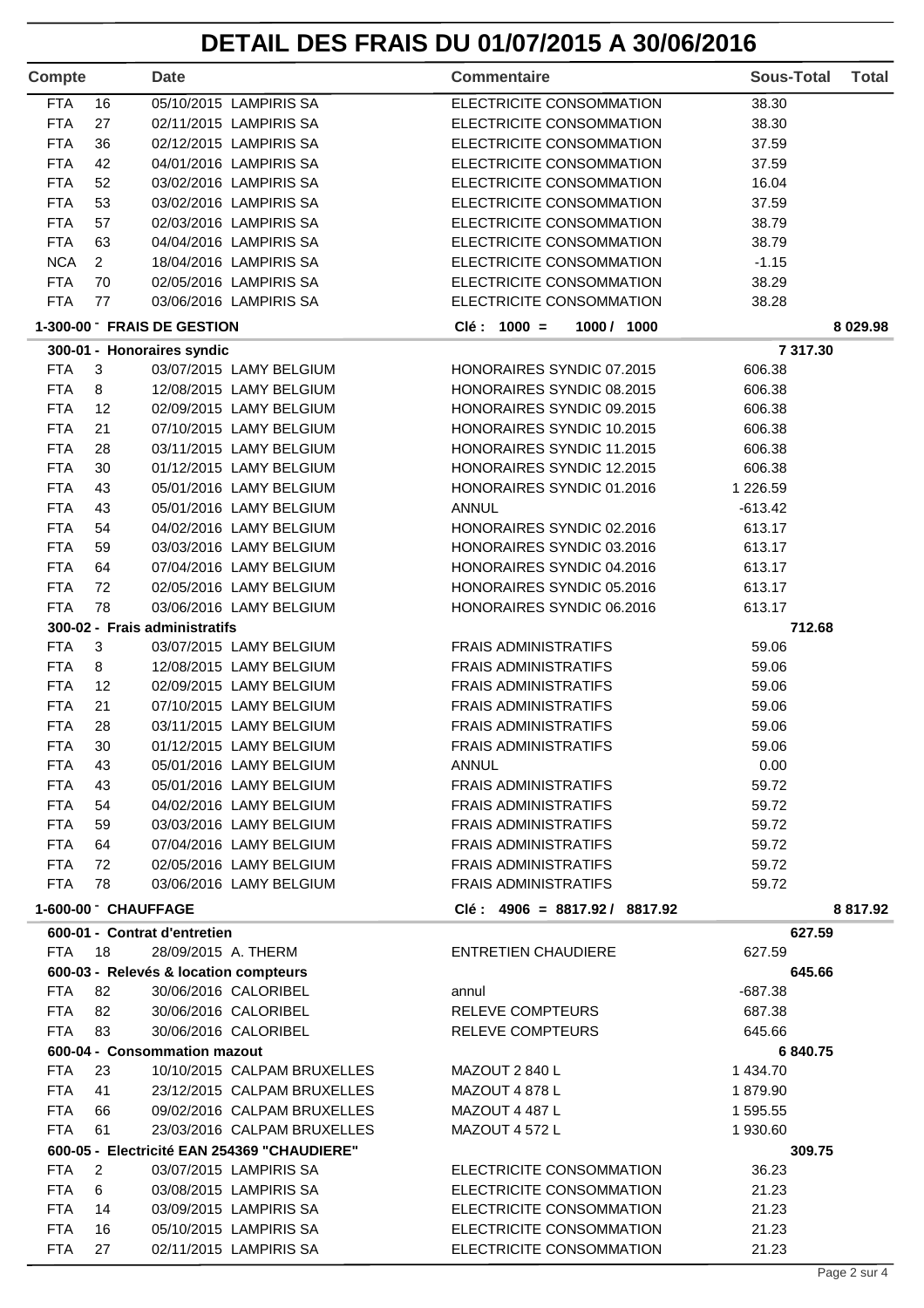# **DETAIL DES FRAIS DU 01/07/2015 A 30/06/2016**

| Compte          |                     | <b>Date</b>                          |                                         | <b>Commentaire</b>                 | <b>Sous-Total</b> | <b>Total</b> |
|-----------------|---------------------|--------------------------------------|-----------------------------------------|------------------------------------|-------------------|--------------|
| <b>FTA</b>      | 36                  |                                      | 02/12/2015 LAMPIRIS SA                  | ELECTRICITE CONSOMMATION           | 21.00             |              |
| <b>FTA</b>      | 42                  |                                      | 04/01/2016 LAMPIRIS SA                  | ELECTRICITE CONSOMMATION           | 21.30             |              |
| <b>FTA</b>      | 53                  |                                      | 03/02/2016 LAMPIRIS SA                  | ELECTRICITE CONSOMMATION           | 21.30             |              |
| <b>FTA</b>      | 57                  |                                      | 02/03/2016 LAMPIRIS SA                  | ELECTRICITE CONSOMMATION           | 21.88             |              |
| <b>FTA</b>      | 63                  |                                      | 04/04/2016 LAMPIRIS SA                  | ELECTRICITE CONSOMMATION           | 21.88             |              |
| <b>FTA</b>      | 69                  |                                      | 18/04/2016 LAMPIRIS SA                  | ELECTRICITE CONSOMMATION           | 28.23             |              |
| <b>FTA</b>      | 70                  |                                      | 02/05/2016 LAMPIRIS SA                  | ELECTRICITE CONSOMMATION           | 24.00             |              |
| <b>FTA</b>      | 77                  |                                      | 03/06/2016 LAMPIRIS SA                  | ELECTRICITE CONSOMMATION           | 29.01             |              |
|                 |                     | 600-07 - Dépannage & réparations     |                                         |                                    | 25.97             |              |
| <b>FTA</b>      | 39                  | 12/12/2015 A. THERM                  |                                         | <b>ENTRETIEN CHAUDIERE</b>         | 25.97             |              |
|                 | 600-09 - Divers     |                                      |                                         |                                    | 368.20            |              |
| <b>FTA</b>      | 81                  |                                      | 24/06/2016 MINISTERE BXL CAPITALE       | TAXE REGIONALE 2016                | 368.20            |              |
|                 |                     | 2-000-00 FRAIS PROPRIETAIRES         |                                         | $Clé: 1000 =$<br>1000 / 1000       |                   | 6 375.65     |
|                 |                     |                                      |                                         |                                    |                   |              |
|                 |                     | 000-01 - Travaux & frais divers      |                                         |                                    | 1 351.43          |              |
| <b>FTA</b>      | $\overline{4}$      | 28/07/2015 DE VIS                    |                                         | REMPLACEMENT 2 COUDES              | 704.90            |              |
| <b>FTA</b>      | 22                  |                                      | 07/10/2015 LAMY BELGIUM                 | DISPATCH FUITE TECHNIQUE           | 25.42             |              |
| <b>FTA</b>      | 31                  |                                      | 06/11/2015 TOITURE ANIS SPRL            | RECHERCHE FUITE                    | 294.41            |              |
| <b>FTA</b>      | 45                  |                                      | 29/11/2015 ND DETECT                    | RECHERCHE FUITE                    | 326.70            |              |
|                 |                     | 000-03 - Intérêts et frais de banque |                                         |                                    | $-1.93$           |              |
| BQUE 89         |                     | 08/10/2015                           |                                         | <b>FRAIS DE BANQUE</b>             | 0.15              |              |
| BQUE 89         |                     | 08/10/2015                           |                                         | <b>INTERETS DE BANQUE</b>          | $-1.04$           |              |
| BQUE 5          |                     | 11/01/2016                           |                                         | <b>INTERETS DE BANQUE</b>          | $-1.19$           |              |
| BQUE 5          |                     | 11/01/2016                           |                                         | <b>FRAIS DE BANQUE</b>             | 0.15              |              |
|                 | 000-07 - Assurances |                                      |                                         |                                    | 4 199.12          |              |
| <b>FTA</b>      | 32                  |                                      | 24/11/2015 EUROBROKERS                  | <b>ASSURANCE INCENDIE</b>          | 4 199.12          |              |
|                 |                     | 000-08 - Frais & Honoraires divers   |                                         |                                    | 827.03            |              |
| <b>FTA</b>      | 19                  |                                      | 30/09/2015 VANDEN CRUYCE                | TRADUCTION PV AG DU 20.10.2015     | 116.16            |              |
| <b>OD</b>       | 13                  | 26/10/2015                           |                                         | <b>FRANCHISE</b>                   | 242.39            |              |
| <b>FTA</b>      | 29                  |                                      | 31/10/2015 VANDEN CRUYCE                | TRADUCTION PV AG DU 20.10.2015     | 101.64            |              |
| <b>FTA</b>      | 37                  |                                      | 10/12/2015 PEGASE ENVIRONNEMENT         | <b>INVENATIRE AMIANTE</b>          | 294.03            |              |
| <b>FTA</b>      | 51                  |                                      | 02/02/2016 LAMY BELGIUM                 | FRAIS AG DU 20/11/2015             | 61.41             |              |
| <b>FTA</b>      | 79                  |                                      | 23/06/2016 LAMY BELGIUM                 | VANDALISME VITRE CASSE             | 25.71             |              |
| OD              | 25                  |                                      |                                         |                                    |                   |              |
|                 |                     | 30/06/2016                           |                                         | <b>ARRONDI</b>                     | $-14.31$          |              |
|                 |                     | Total des dépenses communes :        |                                         |                                    |                   | 30 462.12    |
|                 |                     | 4-900-00 FRAIS PRIVATIFS             |                                         |                                    |                   | 167.63       |
| <b>FTA</b>      | 17                  |                                      | 01/07/2015 SERRURERIE ANDRE             | PLAQUETTES (Lot: 00/D5)            | 20.00             |              |
| <b>FTA</b>      | 38                  |                                      | 10/12/2015 IV & SD SECURITY             | CLES (Lot: 00/E3)                  | 85.91             |              |
| <b>FTA</b>      | 40                  |                                      | 15/12/2015 SERRURERIE ANDRE             | PLAQUETTES (Lot: 00/E3)            | 20.00             |              |
| <b>FTA</b>      | 83                  |                                      | 30/06/2016 CALORIBEL                    | VISITE SUPPLEMENTAIRE RELEVE (Lot: | 41.72             |              |
|                 |                     | 5-900-00 FRAIS PRIVATIFS             |                                         |                                    |                   | 342.05       |
|                 |                     |                                      |                                         |                                    |                   |              |
| <b>FTA</b>      | 24                  |                                      | 27/10/2015 IV & SD SECURITY             | CLES (Lot: 00/B4)                  | 49.61             |              |
| <b>FTA</b>      | 51                  |                                      | 02/02/2016 LAMY BELGIUM                 | FRAIS DE MUTATION (Lot : 00/D3)    | 122.84            |              |
| <b>FTA</b>      | 68                  |                                      | 14/04/2016 HYDRO JET                    | DEBOUCHAGE STERFPUT GARAGE (Lot    | 169.60            |              |
|                 |                     |                                      | 7-9701-01 PROVISION MENSUELLE 2015-2016 | $Clé: PMO8 = 3083.33 / 3083.33$    |                   | $-37000.03$  |
| <b>FDRO 576</b> |                     | 01/07/2015                           |                                         | <b>PROVISION 07.2015</b>           | $-3083.30$        |              |
| <b>FDRO 601</b> |                     | 01/08/2015                           |                                         | <b>PROVISION 08.2015</b>           | $-3083.30$        |              |
| <b>FDRO 626</b> |                     | 01/09/2015                           |                                         | <b>PROVISION 09.2015</b>           | $-3083.30$        |              |
| <b>FDRO 703</b> |                     | 01/10/2015                           |                                         | <b>PROVISION 10.2015</b>           | $-3083.30$        |              |
| <b>FDRO 728</b> |                     | 01/11/2015                           |                                         | PROVISION 11.2015                  | $-3083.30$        |              |
| <b>FDRO 753</b> |                     | 01/12/2015                           |                                         | PROVISION 12.2015                  | -3 083.30         |              |
| <b>FDRO 778</b> |                     | 01/01/2016                           |                                         | <b>PROVISION 01.2016</b>           | $-3083.30$        |              |
| <b>FDRO 803</b> |                     | 06/01/2016                           |                                         | REGU.PROVISION 07.2015 TOT 01.2016 | $-0.28$           |              |
|                 |                     |                                      |                                         |                                    |                   |              |
| <b>FDRO 828</b> |                     | 01/02/2016                           |                                         | PROVISION 02.2016                  | $-3083.33$        |              |
| <b>FDRO 853</b> |                     | 01/03/2016                           |                                         | PROVISION 03.2016                  | $-3083.33$        |              |
| <b>FDRO 878</b> |                     | 01/04/2016                           |                                         | PROVISION 04.2016                  | $-3083.33$        |              |
| <b>FDRO 903</b> |                     | 01/05/2016                           |                                         | PROVISION 05.2016                  | $-3083.33$        |              |